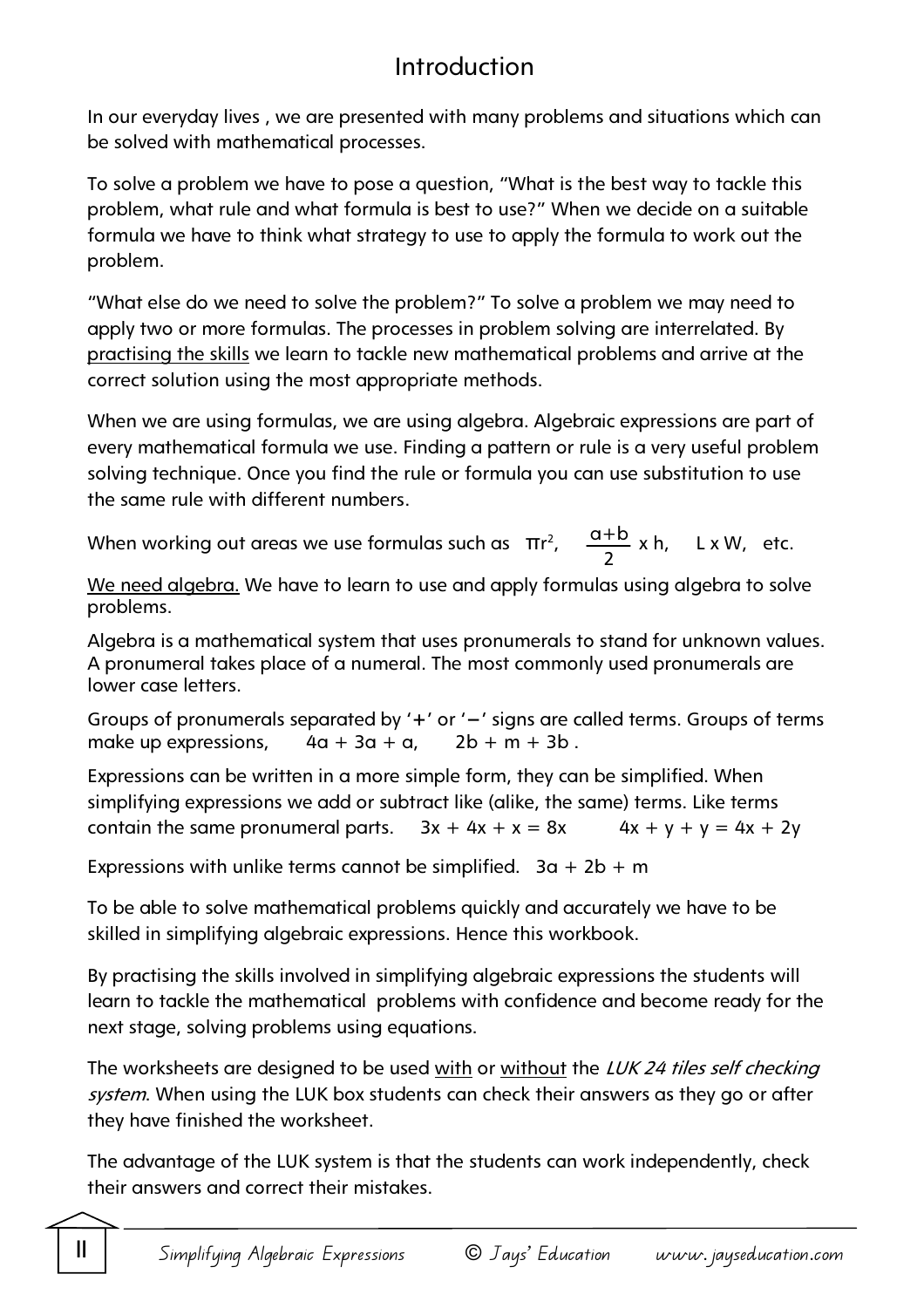# **CONTENTS**

# Pages **1** to **9** Simplify expressions by addition or subtraction.

# **Pages 1-5**

Add and subtract like terms.

 $2m + m + 2m = 5m$   $7b - 2b - b = 4b$ 

#### **Pages 6-7**

Collect like terms, add and subtract the like terms of each group and write down the simplified expression.

 $3b + b + m = 4b + m$ 

## **Page 8**

Form 2 groups of like terms, add the like terms of each group and write down the simplified expression  $2b + b + 7e + e = (2b + b) + (7e + e) = 3b + 8e$ .

# **Page 9**

Form 2 groups of like terms, 1 group has terms with index notation (power of 2).

 $5m + m^2 + 3m + 2m^2 = (m^2 + 2m^2) + (5m + 3m) = 3m^2 + 8m$ 

Note:  $m^2$  and m are not like terms.

Pages **10** to **18** Simplify expressions by multiplication.

## **Page 10**

Write down the expression and replace multiplication sign. Multiply the numbers, remove the multiplication sign.

 $5m x 3$   $5x m x 3 = 15m$ 

Write the number in front of the pronumeral.

## **Page 11**

Remove the multiplication signs. Write the number first and then the two pronumerals.

 $b \times c \times 4 = 4bc$ 

## **Pages 12, 13**

Multiply the numbers, write the answer and then write down the two pronumerals without the multiplication sign (in alphabetical order if possible).

 $4z \times 4y = 4 \times z \times 4 \times y = 16yz$ 

## **Pages 14, 15, 16**

When there is a repetition of equal factors the algebraic expressions use index notation (power of).  $m \times m \times m \times m$  The expression is written as  $m^4$  .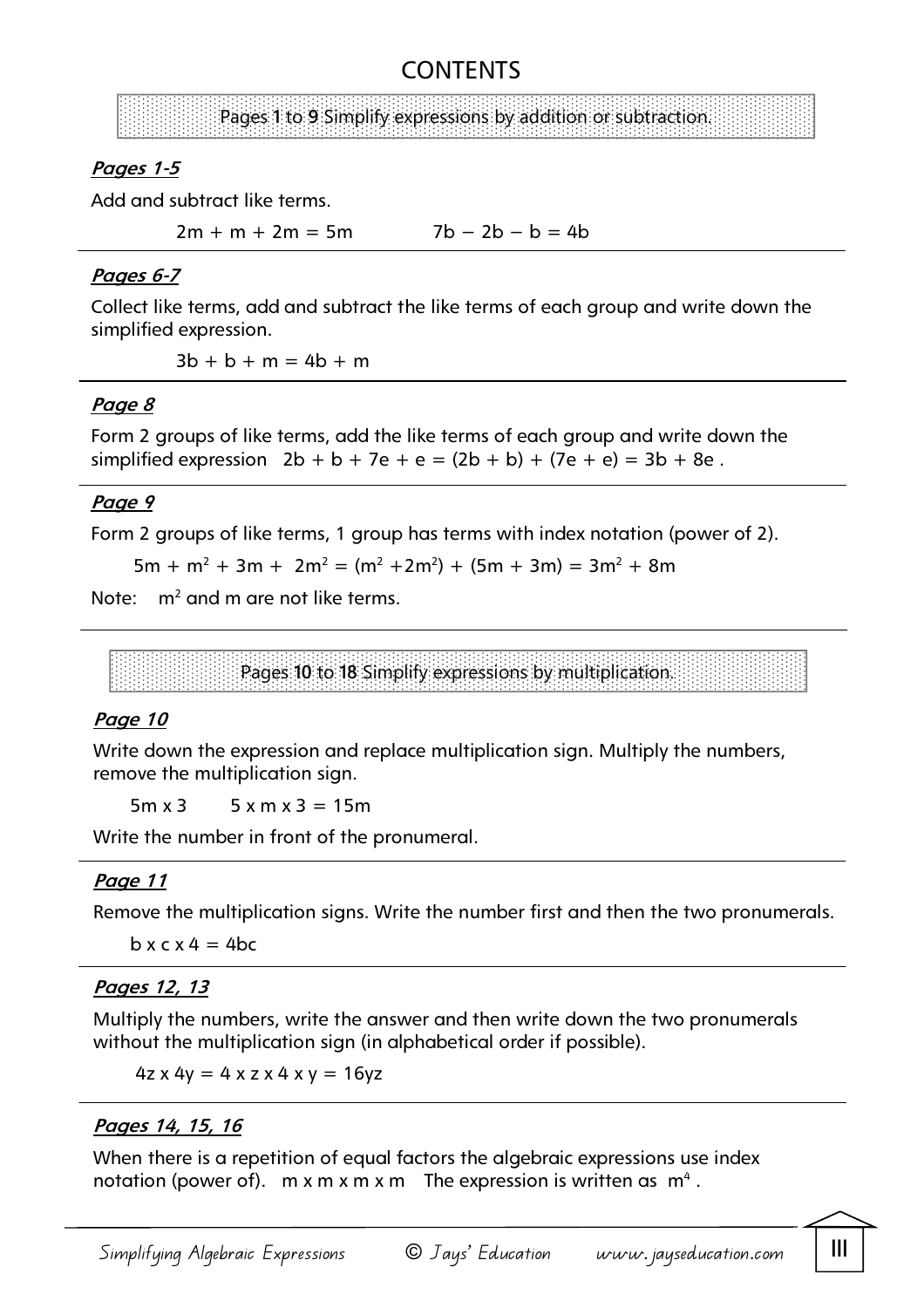#### **Page 17, 18**

When multiplying terms with powers, add the indices (powers) of the like pronumerals.

 $m^6$  x  $m^2 = m^{6+2} = m^8$  m<sup>2</sup> x m x  $m^{2+1+3} = m^6$ 

Note that  $m = m<sup>1</sup>$ . . Pronumerals without an index have an index 1.

Pages **19** to **24** Simplify expressions by division.

#### **Pages 19, 20, 21, 22**

To simplify algebraic division, divide the numbers first and then divide (or cancel) the pronumerals. Writing the division as a fraction can make the division easier.

$$
\frac{8f}{2} = 4f \qquad 30p \div 5 = 6p \qquad \frac{5}{36}d\phi = 5a
$$

#### **Pages 23, 24**

When dividing terms with powers, subtract the indices (powers) of the like pronumerals.

 $r<sup>3</sup>$ 

$$
8p5 \div 2p2 = 8 \div 2p5-2 = 4p3 \qquad 10r4 \div 5r = 10 \div 5r4-1 = 2r3
$$
  

$$
\frac{20w6}{5w3} = 4w6-3 = 4w3 \qquad 20w6 \div 5w3 = 4w6-3 = 4w3
$$

Pages **25** to **29** Simplify expressions by expanding.

#### **Pages 25, 26, 27, 28, 29**

Expanding algebraic expressions using the distributive law turns a product into a sum. Every term inside the bracket is multiplied by the value outside the bracket.

 $3(4x + 5)$   $3x 4x + 3x 5 = 12x + 15$ 

Pages **30** to **32** Simplify expressions by substitution.

#### **Page 30**

To find the value of an expression replace (substitute) pronumerals with a numbers.

 $y = 5$  7 + 6 + y = y + y + y + y =  $7 + 6 + 5 = 18$   $5 + 5 + 5 = 15$ 

#### **Page 31**

Replace **a** with **5** and **b** with **3**.

$$
a = 5
$$
  $b = 3$   $50 - a - b =$   
 $50 - 5 - 3 = 42$ 

# **Page 32**

Replace **m** with **5** and **d** with **4**.

 $m = 5$  d = 4 3m + 4d = 3 x m + 4 x d =  $3 \times 5 + 4 \times 4 = 15 + 16 = 31$